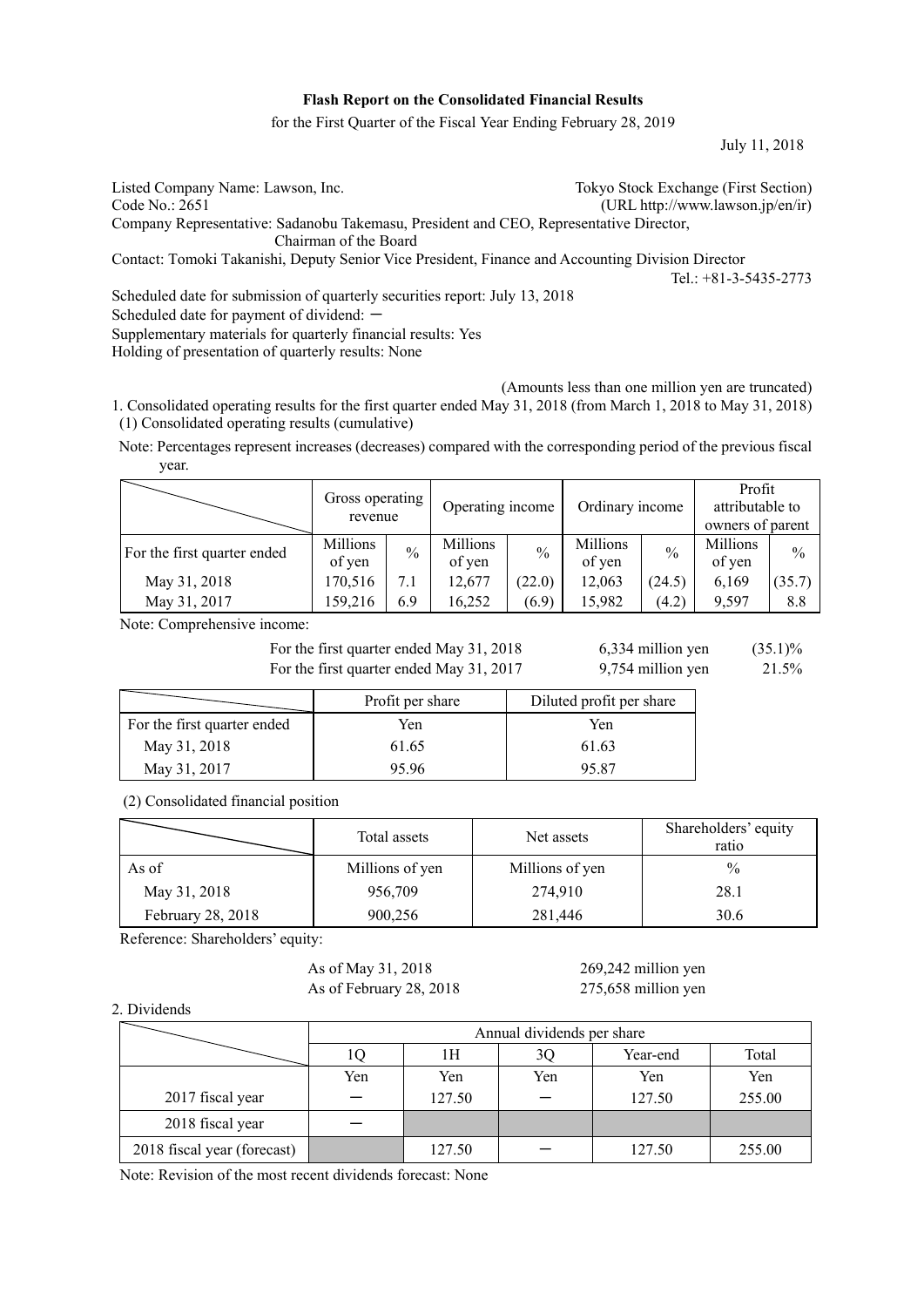3. Forecast of consolidated operating results for the 2018 fiscal year ending February 28, 2019 (from March 1, 2018 to February 28, 2019)

Note: Percentages represent increases (decreases) compared with the corresponding period of the previous fiscal year.

|                      | Gross operating<br>revenue |               |                    | Operating income |                    | Ordinary income |                    | Profit attributable<br>to owners of<br>parent |        |
|----------------------|----------------------------|---------------|--------------------|------------------|--------------------|-----------------|--------------------|-----------------------------------------------|--------|
|                      | Millions<br>of ven         | $\frac{0}{0}$ | Millions<br>of ven | $\frac{0}{0}$    | Millions<br>of yen | $\frac{0}{0}$   | Millions<br>of ven | $\frac{0}{0}$                                 | Yen    |
| 2018 1H (cumulative) | 360,000                    | 9.3           | 30,500             | (21.7)           | 29,000             | (24.6)          | 17,000             | (28.1)                                        | 169.90 |
| 2018 fiscal year     | 732,000                    | 11.4          | 60,000             | (8.8)            | 57,000             | (12.5)          | 28,000             | 4.4                                           | 279.83 |

Note: Revision of the most recent consolidated operating results forecast: None

4. Notes

(1) Change in significant subsidiaries during the quarterly consolidated period (Changes in certain specified subsidiaries resulting in changes in scope of consolidation): None

Added: None Excluded: None

(2) Adoptions of specific accounting methods for preparing quarterly financial statements: None

(3) Changes in accounting policies, changes in accounting estimates or restatements

- 1. Changes in accounting policies associated with revision in accounting standards: Yes
- 2. Changes in accounting policies other than 1. above: None
- 3. Changes in accounting estimates: None
- 4. Retrospective restatements: None

Note: For changes in accounting policies associated with revision in accounting standards, please refer to "2.

Consolidated Financial Statements and Main Notes, (3) Notes to Consolidated Financial Statements (Changes in Accounting Policies)" on page 13.

(4) Number of shares outstanding (common stock)

| 1. Number of shares outstanding at the end of period (including treasury shares) |             |                          |             |
|----------------------------------------------------------------------------------|-------------|--------------------------|-------------|
| As of May 31, 2018:                                                              | 100,300,000 | As of February 28, 2018: | 100,300,000 |
| 2. Number of treasury shares at the end of period                                |             |                          |             |
| As of May 31, 2018:                                                              | 242.568     | As of February 28, 2018: | 244,849     |
| 3. Average number of shares during the period (cumulative three months)          |             |                          |             |
| As of May 31, 2018:                                                              | 100,055,902 | As of May 31, 2017:      | 100,014,831 |

Note: This flash report is exempt from quarterly review.

Note: Descriptions on appropriate use of financial performance forecasts and other special notes

Forward-looking statements presented herein such as financial forecasts are based on currently available information and certain presumptions deemed to be reasonable as of the date of announcement. The achievement of said forecasts cannot be guaranteed. Actual results may be materially different from those in the forecast as a result of various factors. For preconditions of these financial forecasts and notes concerning their use, please refer to "1. Qualitative Information Regarding Quarterly Financial Results, (3) Explanation Regarding Forward-looking Statements" on page 8.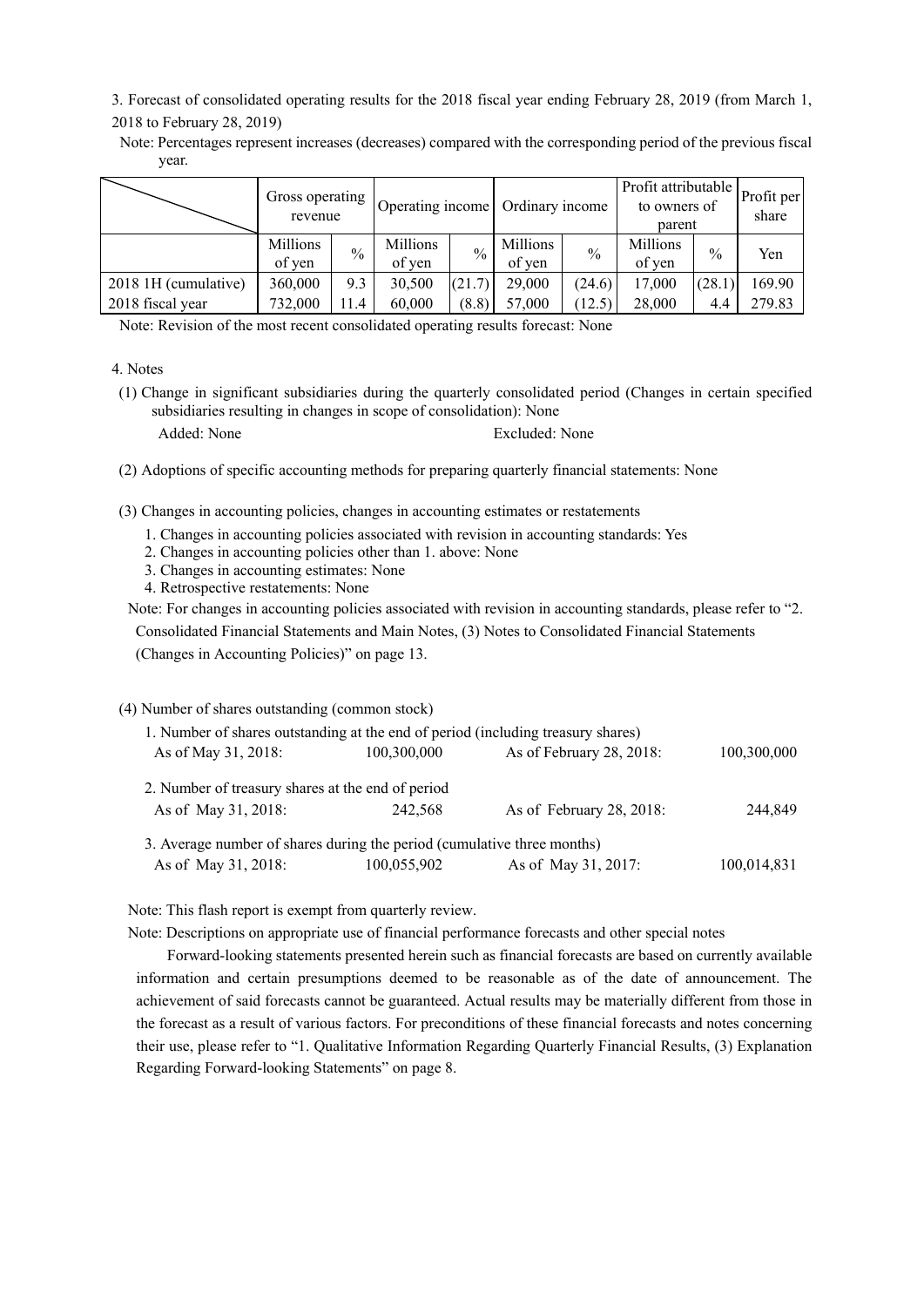# Contents

| 1. Qualitative Information Regarding Quarterly Financial Results <b>Constructs</b> All and the United States of All and States All and States All and States All and States All and States All and States All and States All and St | $\overline{2}$ |
|-------------------------------------------------------------------------------------------------------------------------------------------------------------------------------------------------------------------------------------|----------------|
| (1) Explanation Regarding Consolidated Operating Results <b>Constanting Consolidated</b>                                                                                                                                            | 2              |
| (2) Explanation Regarding Consolidated Financial Position (2) Explanation Regarding Consolidated Financial Position (3)                                                                                                             | 8 <sup>8</sup> |
|                                                                                                                                                                                                                                     | 8 <sup>8</sup> |
| 2. Consolidated Financial Statements and Main Notes <b>Constructs</b> 2. Consolidated Financial Statements and Main Notes                                                                                                           | 9              |
| (1) Consolidated Balance Sheet manufactured and a series of the Sheet manufactured and a series of the Sheet manufactured and series of the Sheet manufactured and series of the Sheet manufactured and series of the Sheet ma      | 9              |
| (2) Consolidated Statement of Income and Consolidated Statement of Comprehensive Income <b>Consolidated</b>                                                                                                                         | 11             |
| Consolidated Statement of Income contains a substantial contact the Statement of Income contains a statement of Income contact and statement of Income contact and statement of Income contact and statement of Income contact      | 11             |
| Consolidated Statement of Comprehensive Income manufactured and statement of Comprehensive Income manufactured and statement of Comprehensive Income manufactured and statement of Comprehensive Income manufactured and state      | 12             |
| (3) Notes to Consolidated Financial Statements (2008) and the Consolidated Financial Statements (3) Notes to Consolidated Financial Statements (3)                                                                                  | 13             |
| (Going Concern Assumption) <b>Concern Assumption</b>                                                                                                                                                                                | 13             |
|                                                                                                                                                                                                                                     | 13             |
|                                                                                                                                                                                                                                     |                |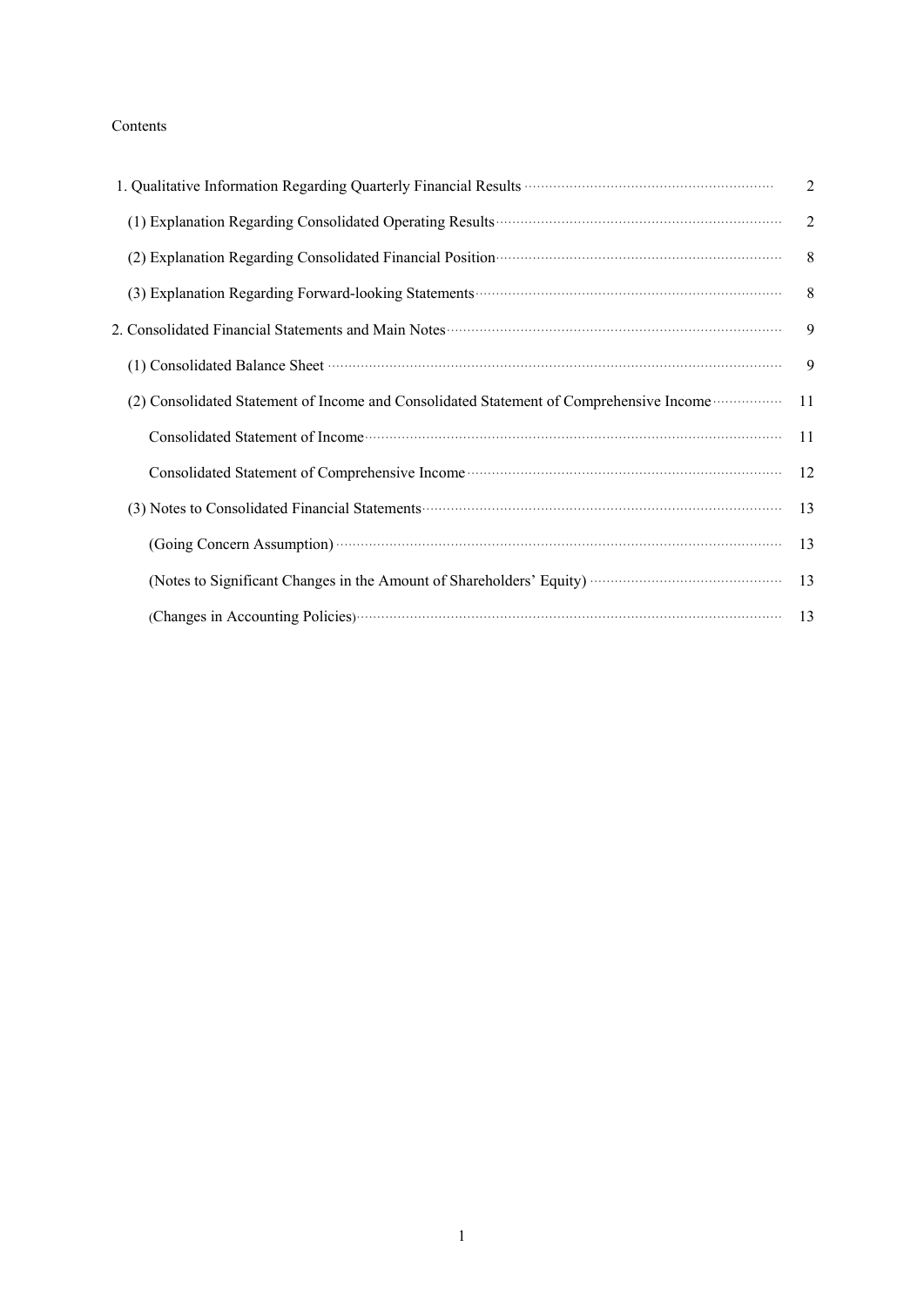### **1**.**Qualitative Information Regarding Quarterly Financial Results**

### **(1) Explanation Regarding Consolidated Operating Results**

During the first quarter of fiscal 2018, three months from March 1 to May 31, 2018, we have advanced and accelerated our "1000-Day Action Plan," which is in its final fiscal year, and focused our business activities on building Lawson's next-generation convenience store model. Changes in community needs resulting from an aging population and the prevalence of the nuclear family, among others, are serving as a tailwind for the convenience store industry. Meanwhile, competition is intensifying across sector lines, constantly spurring us to take swift action. Given such a business environment, we have made efforts to evolve our business model as a manufacturing retailer targeting small catchment areas and to raise our store productivity to an unprecedented level toward our ongoing goal of fulfilling our customers' needs in everyday life by serving as an essential part of their communities. We intend to aim for further progress forward to achieve this goal.

As a result, for the first quarter of fiscal 2018 on a consolidated basis, gross operating revenue increased to 170,516 million yen (up 7.1% from previous fiscal year), operating income decreased to 12,677 million yen (down 22.0% from previous fiscal year) and ordinary income decreased to 12,063 million yen (down 24.5% from previous fiscal year). Profit attributable to owners of parent decreased to 6,169 million yen (down 35.7% from previous fiscal year).

Furthermore, we also focused on promoting internal control and addressing operating risks across the entire Group based on the 2018 Basic Policy for Improvement of Internal Control Systems. We will continue promoting internal control across the board including companies that newly joined the Group.

Operating results by business segment were as follows:

## **(Domestic Convenience Store Business)**

In our convenience store business, we expanded our merchandise assortment offered in the evening and nighttime hours by promoting at LAWSON stores since March 2018 the GOCHISO-LAWSON (Enjoy meals from Lawson) lineup (from Gochiso, meaning "feast"; colloquially shortened to "GOCHI-LAW") comprised of everyday ready-made dishes including bento lunchboxes, rice balls, deep-fried items, salads and soups. We also succeeded in enhancing store productivity by such measures as introducing tablet terminals at LAWSON stores in the previous fiscal year to further facilitate sales management of counter fast food items. Furthermore, with the aim of achieving higher cash-handling efficiency at stores, we are introducing in phases new point-ofsale (POS) cash registers (for sales information management) equipped with an automatic change dispenser function at all our stores nationwide this fiscal year.

## [Store Operations]

In store operations, we continued to focus on reinforcing adherence to the Three Essential Practices, which emphasizes (1) serving customers courteously; (2) offering a merchandise assortment focused on basic items with high demand; and (3) keeping our stores and communities clean. Furthermore, we also actively promoted not only existing stores but also new stores by strengthening our product lineup, and improving operations and franchise support by headquarters.

As part of our efforts to enhance customer convenience and store operation productivity, we started a pilot project on LAWSON Smartphone Payment, our mobile payment service, at three LAWSON stores in Tokyo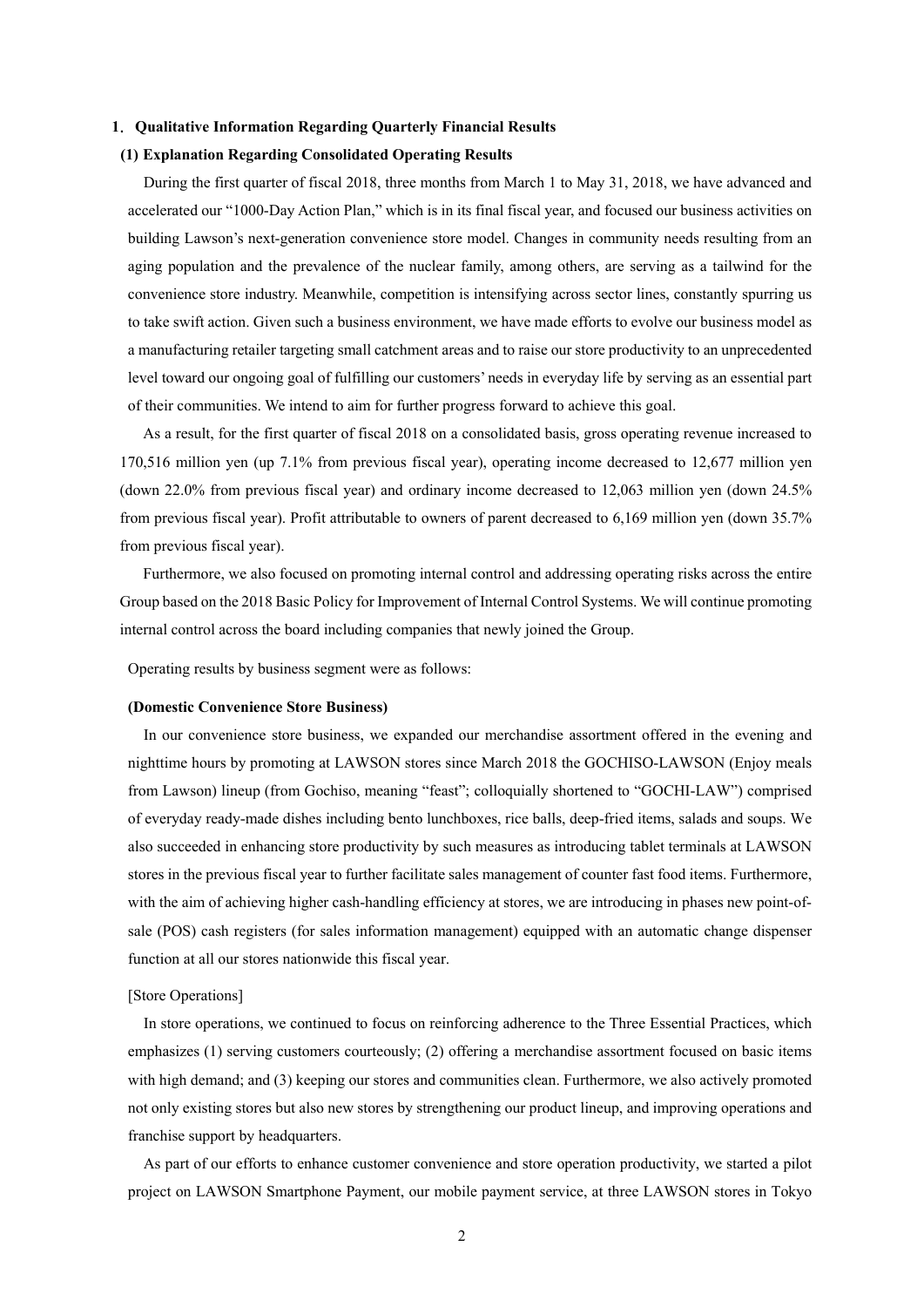in April 2018. The service allows customers to purchase items seamlessly at these LAWSON stores simply by scanning them on their smartphone using a dedicated app, thus eliminating the need to line up at the cash register. We will evaluate utilization trends in the pilot to examine its expansion.

#### [Merchandising and Service Strategies]

On the merchandise side, we revamped the entire lineup of "Onigiriya," our rice ball brand, in April 2018 by employing new and improved ingredients and production methods, which resulted in sales growth. In addition, our "Motto! Yasai" (meaning "More vegetables!") series featuring delicious and healthy fare was also replaced with new dishes including Starchy Sauce Rice Bowl and Fried Rice Noodles containing half the recommended daily vegetable intake, which also sold well. We also launched some new products, including "NL Green Smoothie One Day 200 g," which contains the equivalent of the recommended daily intake of vegetables\*1.

In the counter fast food range, our assortment of ready-made dishes offered during the evening and nighttime hours was strengthened by expanding our lineup of packed dishes composed mainly of items that can go straight to the dinner table such as yakitori (grilled chicken) and croquettes.

In the dessert range, in April 2018 we launched "Chocolate Parfait" and "Chocolate Macaron" in the sixth phase of our "Uchi Café SWEETS X GODIVA" series produced in collaboration with Godiva, which were hugely popular, especially among female customers. In addition, we also released "Soft Rice Cake stuffed with Chocolate," in June 2018 as our first Japanese dessert from the series.

On our sales promotion side, we rolled out Friday Sale campaigns offering a 20% discount on applicable products on Friday evenings. In addition, effective measures to attract customers were launched, including a "speed lottery" themed on "GENERATIONS from EXILE TRIBE," which demonstrated our strength in the entertainment field.

\*1 Recommended daily intake of vegetables: At least 350 g (Source: Health Japan 21 [Kenko Nippon 21], Ministry of Health, Labour and Welfare)

| Fiscal period         | Previous 1st Quarter |               | Current 1st Quarter |               |  |  |
|-----------------------|----------------------|---------------|---------------------|---------------|--|--|
|                       | From March 1, 2017   |               | From March 1, 2018  |               |  |  |
|                       | to May 31, 2017      |               | to May 31, 2018     |               |  |  |
|                       | Net sales            | Percentage of | Net sales           | Percentage of |  |  |
| Product categories    | (Millions of yen)    | total $(\% )$ | (Millions of yen)   | total $(\% )$ |  |  |
| Processed foods       | 280,613              | 53.3          | 296,079             | 53.0          |  |  |
| Fast foods            | 121,900              | 23.2          | 130,777             | 23.4          |  |  |
| Daily delivered foods | 76,537               | 14.5          | 82,105              | 14.7          |  |  |
| Non-food products     | 47,146               | 9.0           | 49,803              | 8.9           |  |  |
| Total                 | 526,198              | 100.0         | 558,766             | 100.0         |  |  |

| [Breakdown of Sales by Merchandise Category at Chain Stores in Domestic Convenience Store Business] |  |  |  |  |
|-----------------------------------------------------------------------------------------------------|--|--|--|--|
|                                                                                                     |  |  |  |  |

(Note) These figures include stores operated by both Lawson, Inc. and Lawson Sanin, Inc.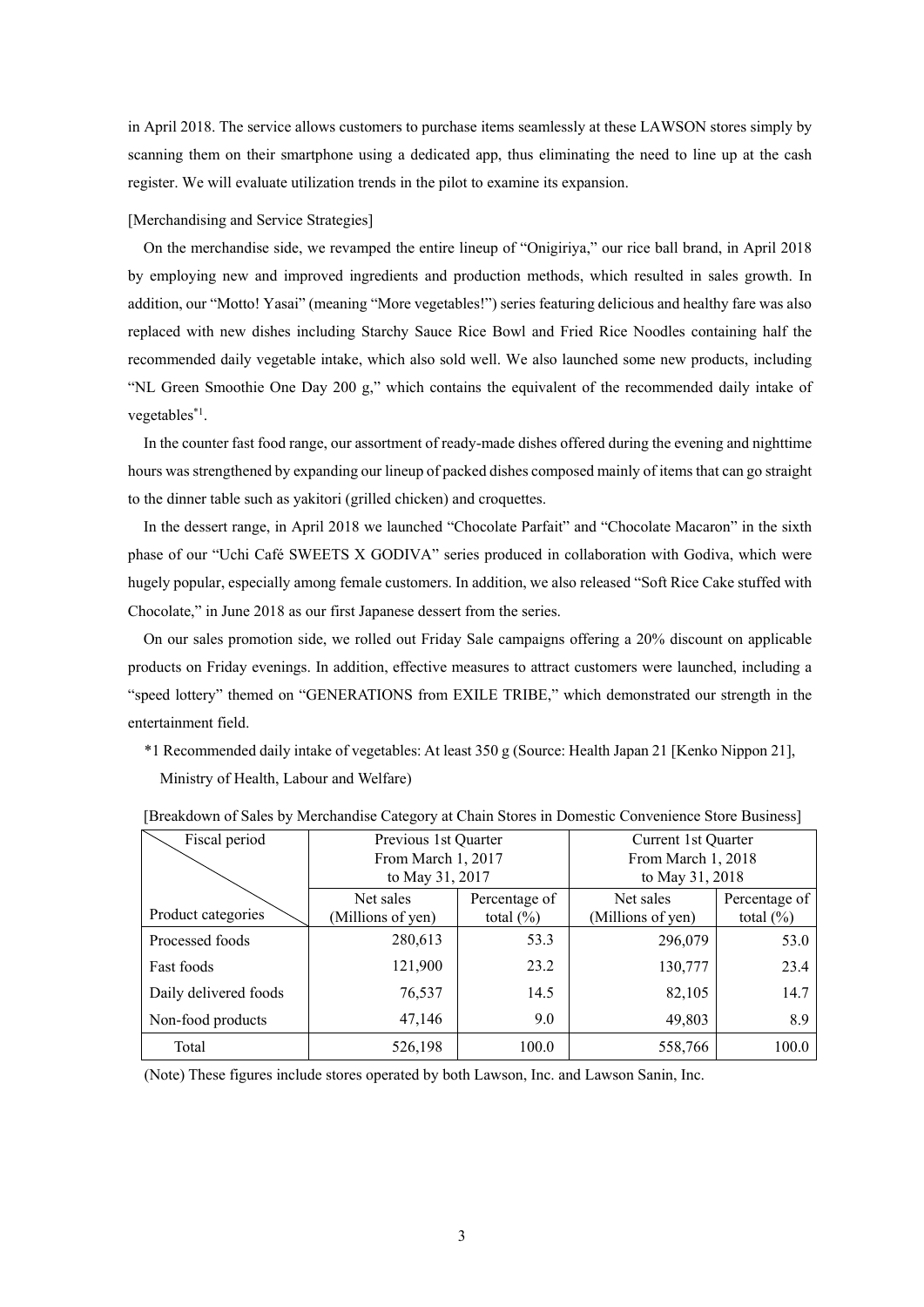[Store Development]

In opening new stores, the Group continued to focus on developing profitable stores.

Regarding the entire Lawson Group, the total number of LAWSON, NATURAL LAWSON, and LAWSON STORE100 stores opened and closed during the current first quarter stood at 293 and 71 stores, respectively, with the total number of stores reaching  $14,214$  as of the end of May 2018.<sup>\*2</sup>

With regard to our partnership initiatives with other chain retailers in Japan, as in the previous fiscal year, we are remodeling THREE F stores operated by Three F Co., Ltd. into LAWSON THREE F stores, and SAVE ON stores operated by Save On Corp. into LAWSON stores.

With regard to THREE F stores, 258 stores were remodeled into LAWSON THREE F stores from August 2017 to May 2018, completing the brand transition with the planned exclusion of some stores. Meanwhile, a total of 194 SAVE ON stores were remodeled into LAWSON stores from June 2017 to May 2018, with the brand transition scheduled to be completed by the end of 2018.

In an effort to establish convenience store models catered to an aging population and rising health consciousness, we are building partnerships with dispensing pharmacy and drug store chains to operate healthcare-oriented LAWSON stores that offer a wider assortment of merchandise than conventional LAWSON stores including over-the-counter pharmaceuticals, cosmetics and daily necessities. The number of stores offering non-prescription drugs has reached 180 stores (includes 45 pharmacy LAWSON stores equipped with drug-dispensing pharmacies) as of the end of May 2018. Moreover, the number of stores offering nursing care consultation services has reached 16 as of the end of May 2018. Furthermore, we have also been expanding our chain of "in-hospital LAWSON stores," which feature strengthened focus on medical, sanitary, nursing and rehabilitation supplies in addition to merchandise and services offered at standard convenience stores. The number of such stores has reached 300 as of the end of May 2018. Building on our expertise developed through operation of in-hospital LAWSON stores, we will continue supporting the well-being of people and society.

With respect to LAWSON STORE100, we will continue to offer 100-yen items (excluding tax) by scaling down product portions to respond to customer needs for value.

\*2 The numbers of store openings and closings and total number of stores in Japan include stores operated by Lawson, Inc., subsidiary Lawson Sanin, Inc. and three equity-method affiliates, Lawson Kochi, Inc., Lawson Minamikyushu, Inc. and Lawson Okinawa, Inc.

|                        | Total stores as of<br>February 28, 2018 | Change during<br>period | Total stores as of<br>May 31, 2018 |
|------------------------|-----------------------------------------|-------------------------|------------------------------------|
| LAWSON                 | 13,044                                  | 224                     | 13,268                             |
| NATURAL LAWSON         | 143                                     | (2)                     | 141                                |
| <b>LAWSON STORE100</b> | 805                                     |                         | 805                                |
| Total                  | 13,992                                  | 222                     | 14,214                             |

[Change in the Total Number of Domestic Stores]

(Note) These figures include stores operated by Lawson, Inc., subsidiary Lawson Sanin, Inc. and equitymethod affiliates, Lawson Kochi, Inc., Lawson Minamikyushu, Inc. and Lawson Okinawa, Inc.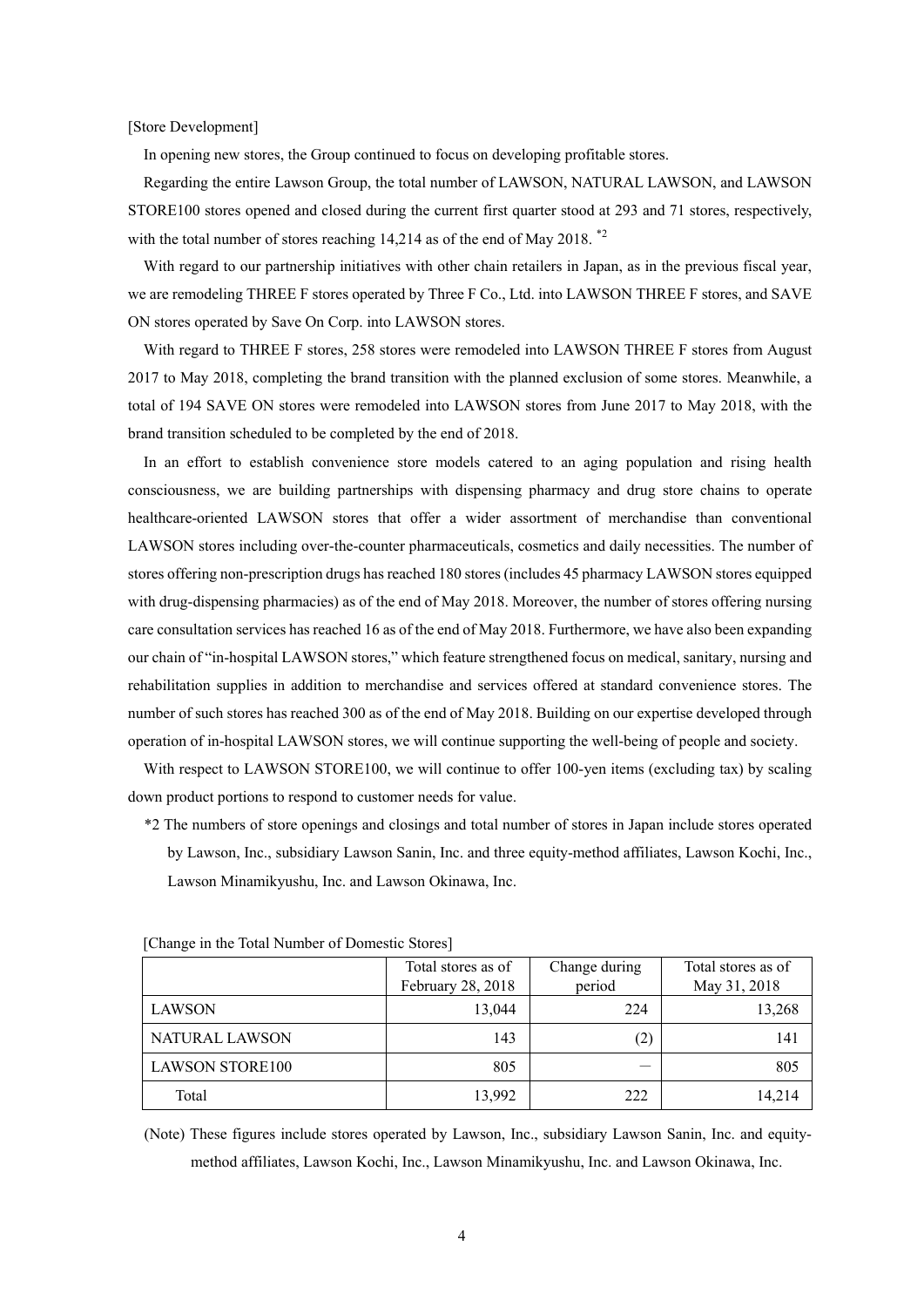| Prefecture | Number<br>of stores | Prefecture     | Number<br>of stores | Prefecture     | Number<br>of stores | Prefecture          | Number<br>of stores |
|------------|---------------------|----------------|---------------------|----------------|---------------------|---------------------|---------------------|
| Hokkaido   | 657                 | <b>Ibaraki</b> | 212                 | Kyoto          | 339                 | Ehime               | 220                 |
| Aomori     | 251                 | Tokyo          | 1,720               | Shiga          | 157                 | Tokushima           | 136                 |
| Akita      | 192                 | Kanagawa       | 1,100               | Nara           | 138                 | Kochi               | 139                 |
| Iwate      | 172                 | Shizuoka       | 272                 | Wakayama       | 149                 | Fukuoka             | 499                 |
| Miyagi     | 244                 | Yamanashi      | 128                 | Osaka          | 1,135               | Saga                | 72                  |
| Yamagata   | 107                 | Nagano         | 176                 | Hyogo          | 679                 | Nagasaki            | 107                 |
| Fukushima  | 147                 | Aichi          | 693                 | Okayama        | 192                 | Oita                | 184                 |
| Niigata    | 228                 | Gifu           | 175                 | Hiroshima      | 216                 | Kumamoto            | 152                 |
| Tochigi    | 195                 | Mie            | 139                 | Yamaguchi      | 118                 | Miyazaki            | 106                 |
| Gunma      | 121                 | Ishikawa       | 104                 | <b>Tottori</b> | 144                 | Kagoshima           | 195                 |
| Saitama    | 681                 | Toyama         | 192                 | Shimane        | 146                 | Okinawa             | 225                 |
| Chiba      | 612                 | Fukui          | 114                 | Kagawa         | 134                 | Total<br>(domestic) | 14,214              |

[Number of LAWSON stores by prefecture (As of May 31, 2018)]

(Note) These figures include stores operated by Lawson, Inc., subsidiary Lawson Sanin, Inc. and equitymethod affiliates, Lawson Kochi, Inc., Lawson Minamikyushu, Inc. and Lawson Okinawa, Inc.

## [Other]

As Lawson's "last-one-mile solution," we started offering the LAWSON FRESH PICK service (colloquially shortened to "Loppick") in March 2018. Loppick enables customers to reserve products on a dedicated smartphone app by 8 a.m. and receive them after 6 p.m. on the same day at their designated LAWSON store. By leveraging our existing store and logistics network, the service offers customers the freedom of not having to wait at home for delivery and allows them to pick up their purchased items when they want in the evening. Approximately 500 kinds of items can be purchased ranging from perishable foods and seasonings to meal kits for easy cooking in addition to products from Seijo Ishii and other specialty stores. Loppick is currently available at around 200 stores in Tokyo and some parts of Kanagawa. We will consider expanding the service area in the future.

As a result, Domestic Convenience Store Business posted gross operating revenue of 115,144 million yen (up 6.2% from previous fiscal year) and segment profit of 10,172 million yen (down 22.3% from previous fiscal year).

#### (**Seijo Ishii Business**)

The number of directly operated Seijo Ishii stores, a high-end supermarket chain offering quality foods, reached 141 as of the end of May 2018. Sales were solid and its well-selected products have remained popular among customers. By continuing to leverage the company's strengths including its product development expertise, knowhow acquired as a manufacturing retailer, and retailing techniques, we will endeavor to enhance the brand capacity of Seijo Ishii.

As a result, Seijo Ishii Business posted gross operating revenue of 21,515 million yen (up 9.2% from previous fiscal year) and segment profit of 1,874 million yen (up 5.7% from previous fiscal year).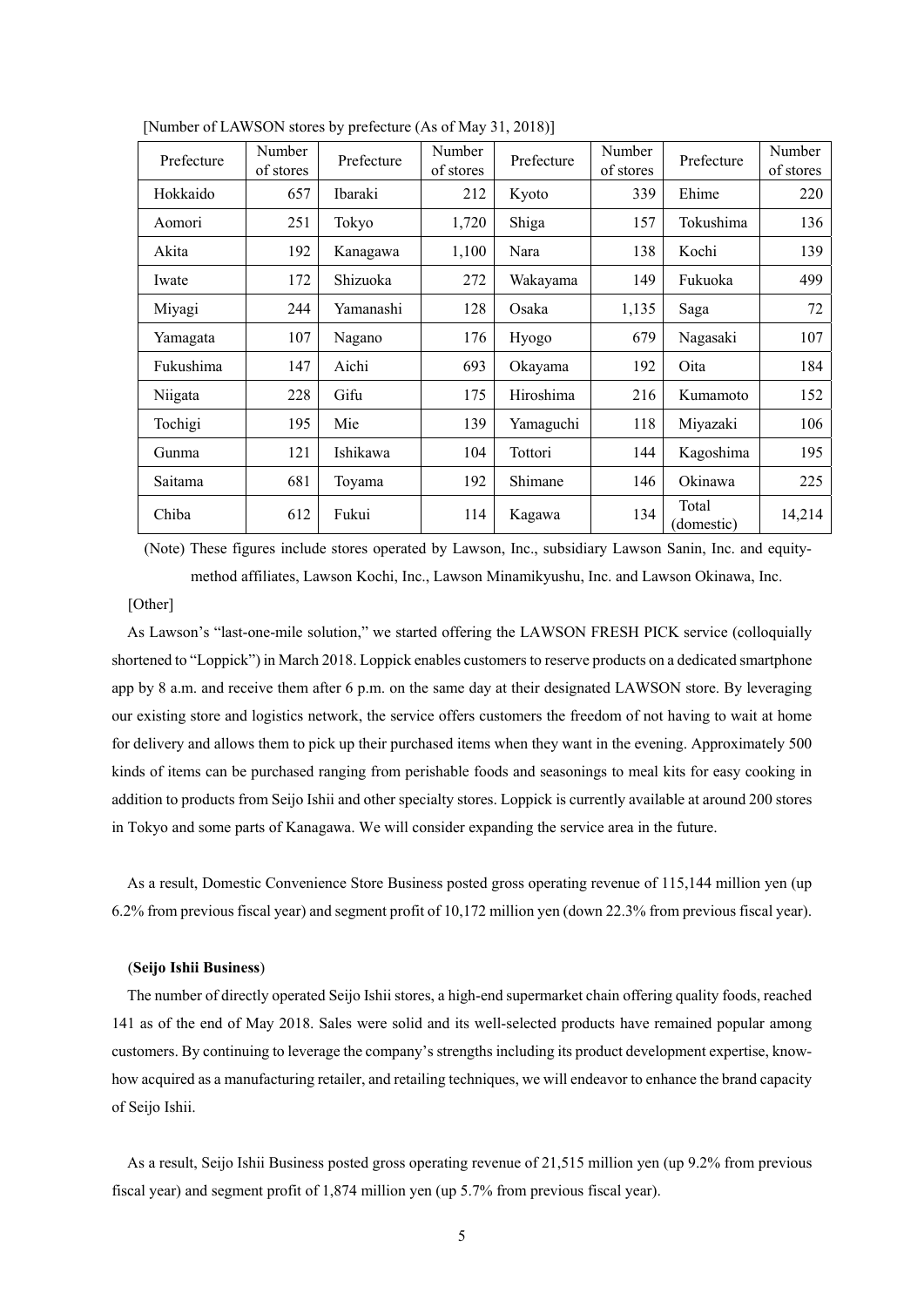#### **(Entertainment-related Business)**

With regards to our entertainment-related business, Lawson HMV Entertainment, Inc., which forms the core of the business, continued to secure top-class ticket transaction value in the ticketing industry. HMV, which sells music CDs and DVDs, also operates the HMV Record Shop specializing in second-hand analog records and CDs. Including the HMV Record Shop, the number of HMV stores totaled 56 as of the end of May 2018. As of the end of May 2018, United Cinemas Co., Ltd. operates cinemas at 40 sites, offering 351 screens nationwide including those operated on commission. Effective June 1, 2018, Lawson HMV Entertainment, Inc. changed its name to Lawson Entertainment, Inc. The company will continue consolidating and promoting the Lawson Group's entertainment business encompassing the ticketing business, merchandise retail business and cinema complex business with the aim of offering an expanded range of products and services in response to customers' needs.

As a result, Entertainment-related Business posted gross operating revenue of 19,326 million yen (up 1.2% from previous fiscal year) and segment profit of 1,149 million yen (down 12.7% from previous fiscal year).

#### **(Other Business)**

In addition to the aforementioned businesses, the Group is also involved in the Overseas Business and the Financial services business.

With regards to Overseas Business, the Group's operating companies opened LAWSON stores in the People's Republic of China, Thailand, Indonesia, the Philippines, and the United States of America (Hawaii).

In the People's Republic of China, after being the first Japanese convenience store operator to advance into Shanghai, we made inroads into Chongqing, Dalian, Beijing, Wuhan, and Nanjing. In June 2018, the number of stores exceeded 1,000 in Shanghai and its neighboring regions, maintaining a steady increase trajectory. The number of LAWSON stores in the entire country reached 1,580 as of the end of May 2018.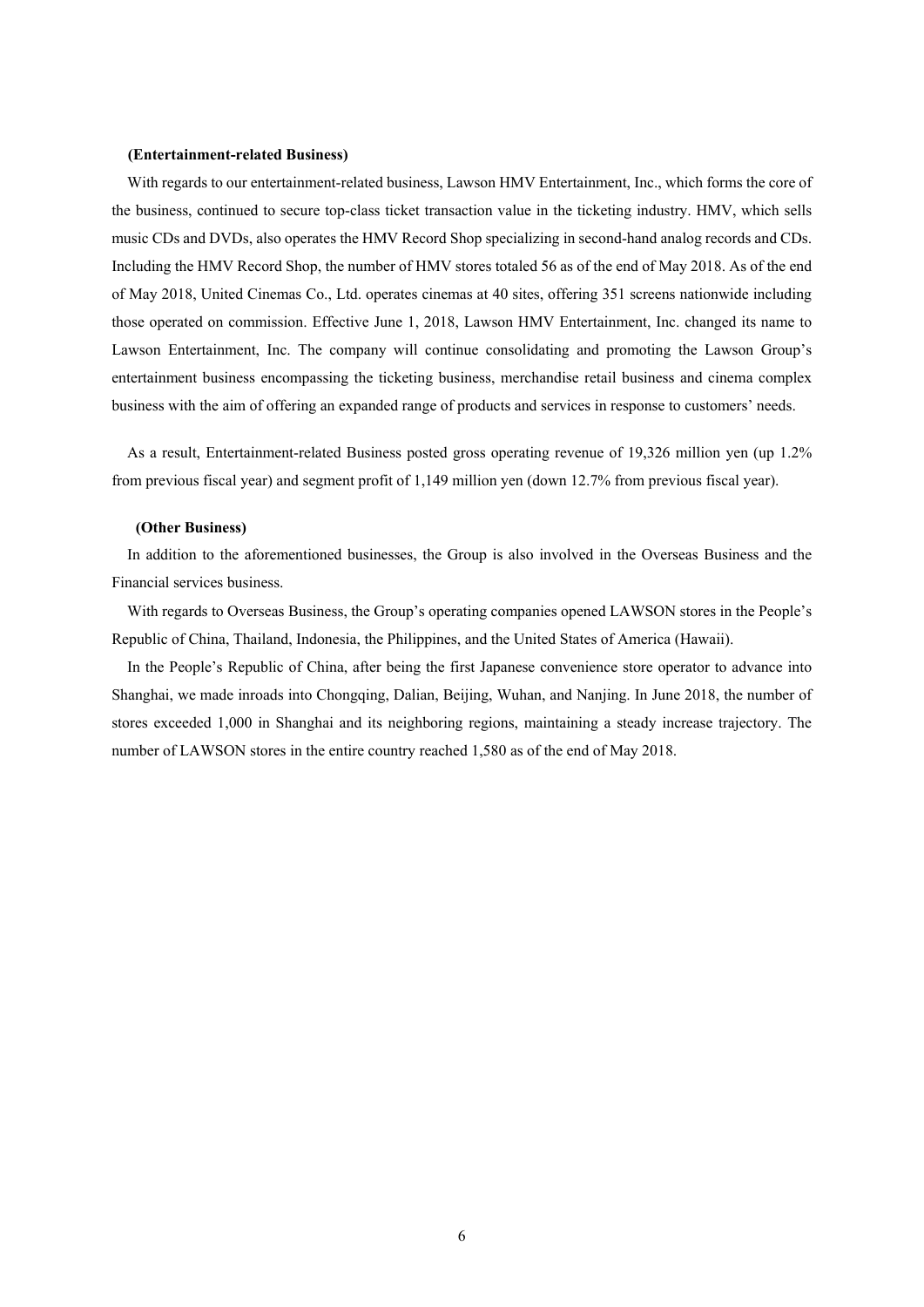|                                        | Number of stores    | Change during | Number of stores |
|----------------------------------------|---------------------|---------------|------------------|
| Country/Region                         | (As of February 28, | period        | (As of May 31,   |
|                                        | 2018)               |               | 2018)            |
| China<br>Shanghai and surrounding area | 865                 | 118           | 983              |
| China<br>Chongqing                     | 165                 | 8             | 173              |
| Dalian<br>China                        | 122                 | 7             | 129              |
| China<br>Beijing                       | 73                  | 6             | 79               |
| China<br>Wuhan                         | 198                 | 18            | 216              |
| Thailand                               | 101                 | 3             | 104              |
| Indonesia                              | 37                  |               | 37               |
| Philippines                            | 33                  |               | 34               |
| United States of America<br>Hawaii     | $\overline{2}$      |               | $\mathfrak{D}$   |
| Total                                  | 1,596               | 161           | 1,757            |

[Distribution of LAWSON Brand Stores Overseas by Region]

With respect to our Financial services business, the number of ATMs installed in LAWSON and other stores increased. We strengthened partnerships with new financial institutions bringing the total number of our financial institution partners to 93 nationwide (up 3 from previous fiscal year), including online banks, and the number of ATMs installed nationwide to 13,015 (up 282 from previous fiscal year) as of the end of May 2018.

Lawson Bank Preparatory Company, Inc. (hereafter, the "Preparatory Company"), which was established in November 2016, has been preparing to establish a bank. As a result of an absorption-type company split effective June 1, 2018, the Preparatory Company absorbed Lawson's ATM business jointly operated with Lawson ATM Networks, Inc. The preliminary examination for which Lawson, Inc. had applied to the Financial Services Agency (FSA) in order to obtain a banking license was completed on June 26, 2018. In response, the Preparatory Company changed its name to Lawson Bank, Inc., effective July 2, 2018, and plans to apply to the FSA for a banking license pursuant to Article 4 of the Banking Act.

As a result, Other Business posted gross operating revenue of 16,664 million yen (up 18.9% from previous fiscal year) and segment loss of 519 million yen (in contrast to posting segment profit of 67 million yen in the same period of the previous fiscal year).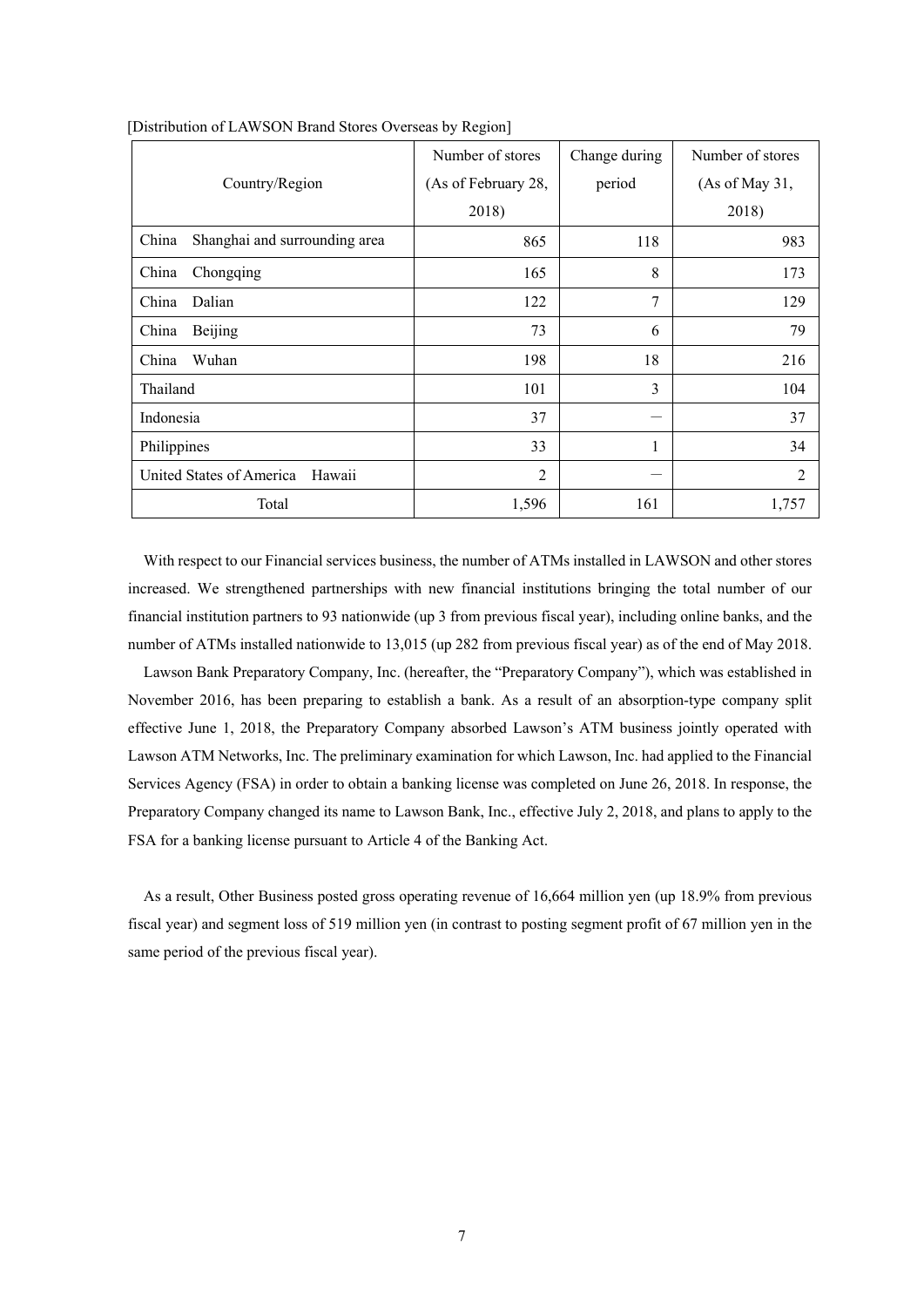### **(2) Explanation Regarding Consolidated Financial Position**

Current assets increased by 42,401 million yen from the end of the previous fiscal year to 274,261 million yen, mainly reflecting an increase of 26,096 million yen in cash and deposits. Non-current assets increased by 14,052 million yen from the end of the previous fiscal year to 682,448 million yen, mainly reflecting increases of 5,466 million yen in property and store equipment and 5,796 million yen in intangible assets. Consequently, total assets increased by 56,453 million yen from the end of the previous fiscal year to 956,709 million yen.

 Current liabilities increased by 59,598 million yen from the end of the previous fiscal year to 438,821 million yen, mainly reflecting an increase of 73,400 million yen in deposits received, and a decrease of 33,321 million yen in short-term loans payable. Non-current liabilities increased by 3,390 million yen from the end of the previous fiscal year to 242,977 million yen, mainly reflecting an increase of 2,953 million yen in lease obligations. Consequently, total liabilities increased by 62,989 million yen from the end of the previous fiscal year to 681,798 million yen.

 Net assets decreased by 6,535 million yen from the end of the previous fiscal year to 274,910 million yen, mainly reflecting a decrease of 6,587 million yen in retained earnings. Consequently, shareholders' equity ratio was 28.1%, down from 30.6% as of the end of the previous fiscal year.

#### **(3) Explanation Regarding Forward-looking Statements**

Regarding the financial forecasts for the first half and full year of the current fiscal year ending February 28, 2019, the financial forecasts remain unchanged from those announced on April 11, 2018.

Forecast of non-consolidated operating results for the first half and full year of the fiscal year ending February 28, 2019 announced on April 11, 2018 has been partially revised. For details, please refer to the "(Revision/Revision of Numeric Data) Notice Concerning Partial Revision to LAWSON's Consolidated Financial Statements (Japanese Standards) for the Fiscal Year Ended February 28, 2018" and "Notice Concerning Partial Revision to Supplements for Financial Results for the Fiscal Year Ended February 28, 2018".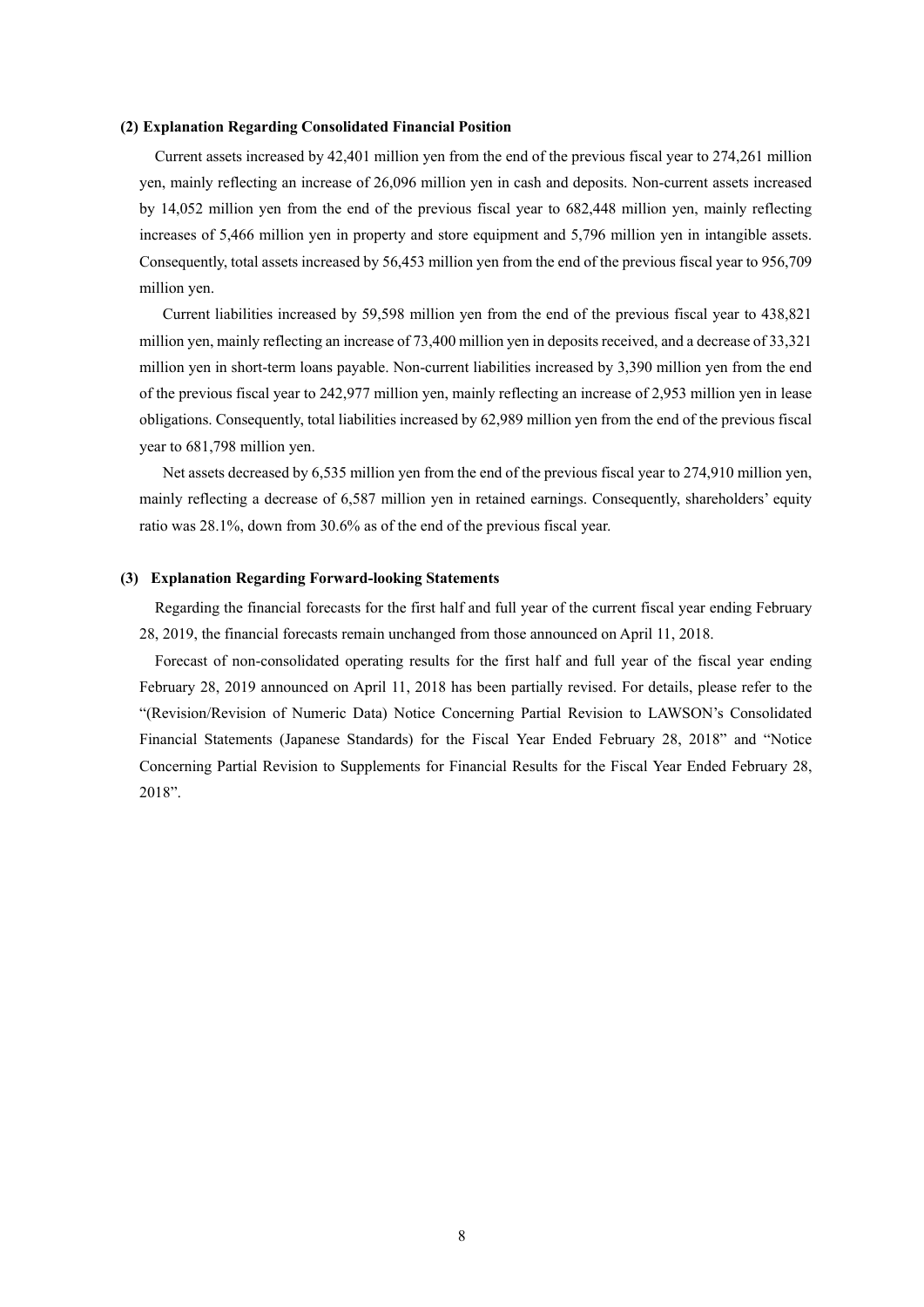# **2. Consolidated Financial Statements and Main Notes**

# **(1) Consolidated Balance Sheet**

As of February 28, 2018 and May 31, 2018

|                                                |                      | (Millions of yen)   |
|------------------------------------------------|----------------------|---------------------|
|                                                | Previous fiscal year | Current 1st Quarter |
|                                                | As of                | As of               |
|                                                | February 28, 2018    | May 31, 2018        |
| <b>Assets</b>                                  |                      |                     |
| <b>Current assets:</b>                         |                      |                     |
| Cash and deposits                              | 30,124               | 56,221              |
| Accounts receivable-due from franchised stores | 46,599               | 44,391              |
| Lease receivables                              | 16,426               | 19,848              |
| Merchandise                                    | 18,913               | 20,673              |
| Accounts receivable-other                      | 82,633               | 96,054              |
| Deferred tax assets                            | 3,411                | 2,719               |
| Other                                          | 33,779               | 34,408              |
| Allowance for doubtful accounts                | (28)                 | (55)                |
| <b>Total current assets</b>                    | 231,860              | 274,261             |
| <b>Non-current assets:</b>                     |                      |                     |
| Property and store equipment:                  |                      |                     |
| Buildings and structures, net                  | 197,979              | 201,284             |
| Tools, furniture and fixtures, net             | 16,355               | 16,052              |
| Leased assets, net                             | 123,940              | 125,715             |
| Other, net                                     | 11,660               | 12,349              |
| Total property and store equipment             | 349,935              | 355,401             |
| Intangible assets:                             |                      |                     |
| Software                                       | 41,602               | 45,004              |
| Goodwill                                       | 47,947               | 50,498              |
| Trademark right                                | 10,074               | 9,924               |
| Other                                          | 573                  | 566                 |
| <b>Total intangible assets</b>                 | 100,197              | 105,994             |
| <b>Investments and other assets:</b>           |                      |                     |
| Long-term loans receivable                     | 47,425               | 47,694              |
| Guarantee deposits                             | 100,686              | 101,494             |
| Deferred tax assets                            | 24,406               | 25,787              |
| Other                                          | 46,840               | 47,122              |
| Allowance for doubtful accounts                | (1,095)              | (1,046)             |
| <b>Total investments and other assets</b>      | 218,262              | 221,052             |
| <b>Total non-current assets</b>                | 668,395              | 682,448             |
| <b>Total assets</b>                            | 900,256              | 956,709             |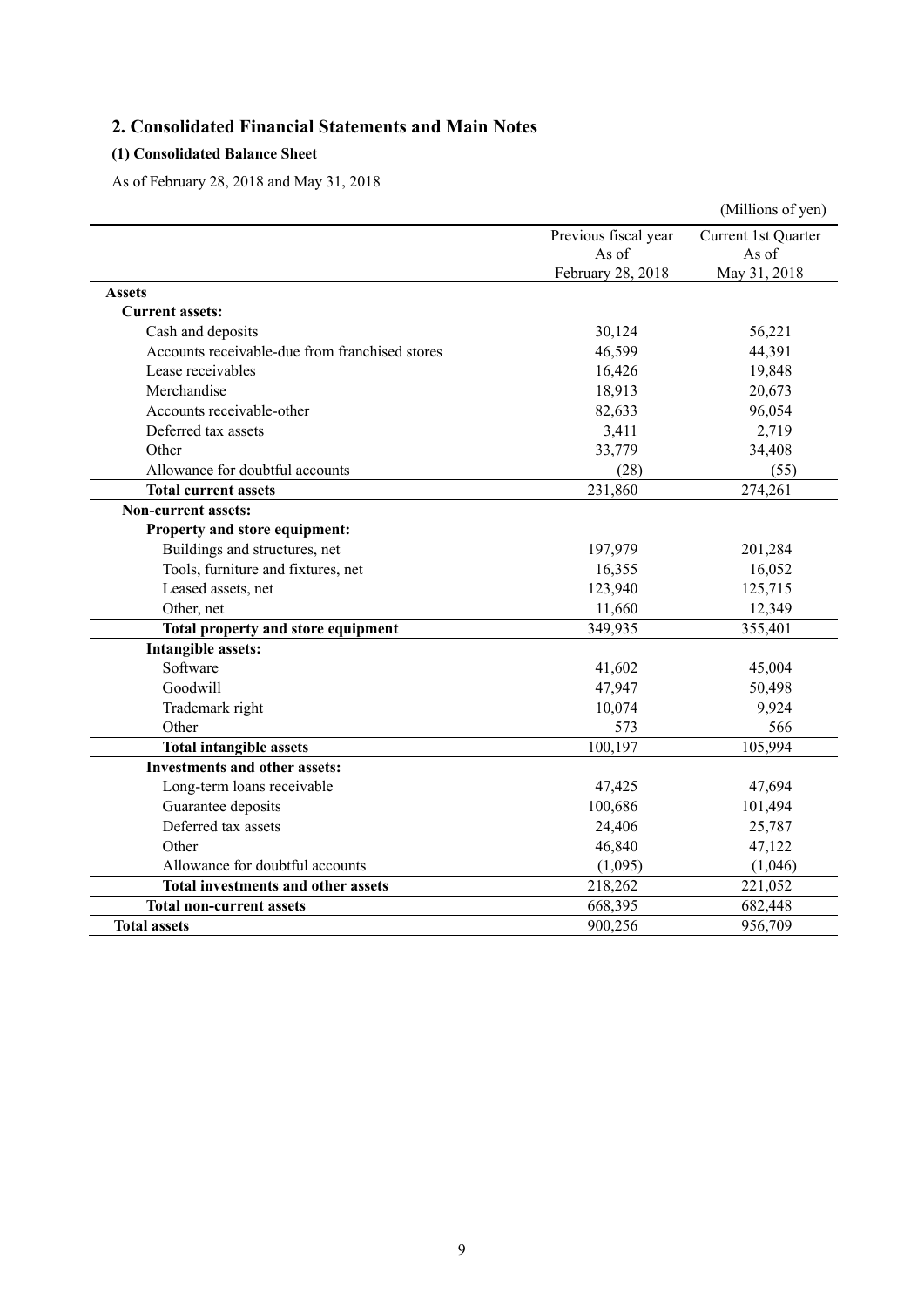|                                                         |                      | (Millions of yen)   |
|---------------------------------------------------------|----------------------|---------------------|
|                                                         | Previous fiscal year | Current 1st Quarter |
|                                                         | As of                | As of               |
|                                                         | February 28, 2018    | May 31, 2018        |
| <b>Liabilities</b>                                      |                      |                     |
| <b>Current liabilities:</b>                             |                      |                     |
| Accounts payable-trade                                  | 118,174              | 133,818             |
| Short-term loans payable                                | 36,340               | 3,019               |
| Current portion of long-term loans payable              | 575                  | 948                 |
| Lease obligations                                       | 33,063               | 34,096              |
| Accounts payable-other                                  | 60,741               | 67,410              |
| Income taxes payable                                    | 6,880                | 2,228               |
| Deposits received                                       | 109,629              | 183,029             |
| Provision for bonuses                                   | 3,767                | 2,905               |
| Other                                                   | 10,051               | 11,364              |
| <b>Total current liabilities</b>                        | 379,222              | 438,821             |
| <b>Non-current liabilities:</b>                         |                      |                     |
| Long-term loans payable                                 | 55,469               | 55,096              |
| Lease obligations                                       | 113,617              | 116,571             |
| Deferred tax liabilities                                | 2,616                | 3,099               |
| Provision for retirement benefits to executive officers | 271                  | 287                 |
| and audit and supervisory board members                 |                      |                     |
| Net defined benefit liability                           | 13,781               | 14,104              |
| Asset retirement obligations                            | 29,062               | 29,811              |
| Other                                                   | 24,767               | 24,007              |
| <b>Total non-current liabilities</b>                    | 239,587              | 242,977             |
| <b>Total liabilities</b>                                | 618,809              | 681,798             |
| <b>Net assets</b>                                       |                      |                     |
| Shareholders' equity:                                   |                      |                     |
| Capital stock                                           | 58,506               | 58,506              |
| Capital surplus                                         | 46,689               | 46,693              |
| Retained earnings                                       | 166,124              | 159,537             |
| Treasury shares                                         | (1,040)              | (1,031)             |
| <b>Total shareholders' equity</b>                       | 270,280              | 263,705             |
| Accumulated other comprehensive income:                 |                      |                     |
| Valuation difference on available-for-sale securities   | 2,084                | 2,363               |
| Revaluation reserve for land                            | (575)                | (575)               |
| Foreign currency translation adjustment                 | 4,595                | 4,443               |
| Remeasurements of defined benefit plans                 | (726)                | (694)               |
| Total accumulated other comprehensive income            | 5,377                | 5,537               |
| <b>Subscription rights to shares</b>                    | 195                  | 148                 |
| <b>Non-controlling interests</b>                        | 5,593                | 5,518               |
| <b>Total net assets</b>                                 | 281,446              | 274,910             |
| Total liabilities and net assets                        | 900,256              | 956,709             |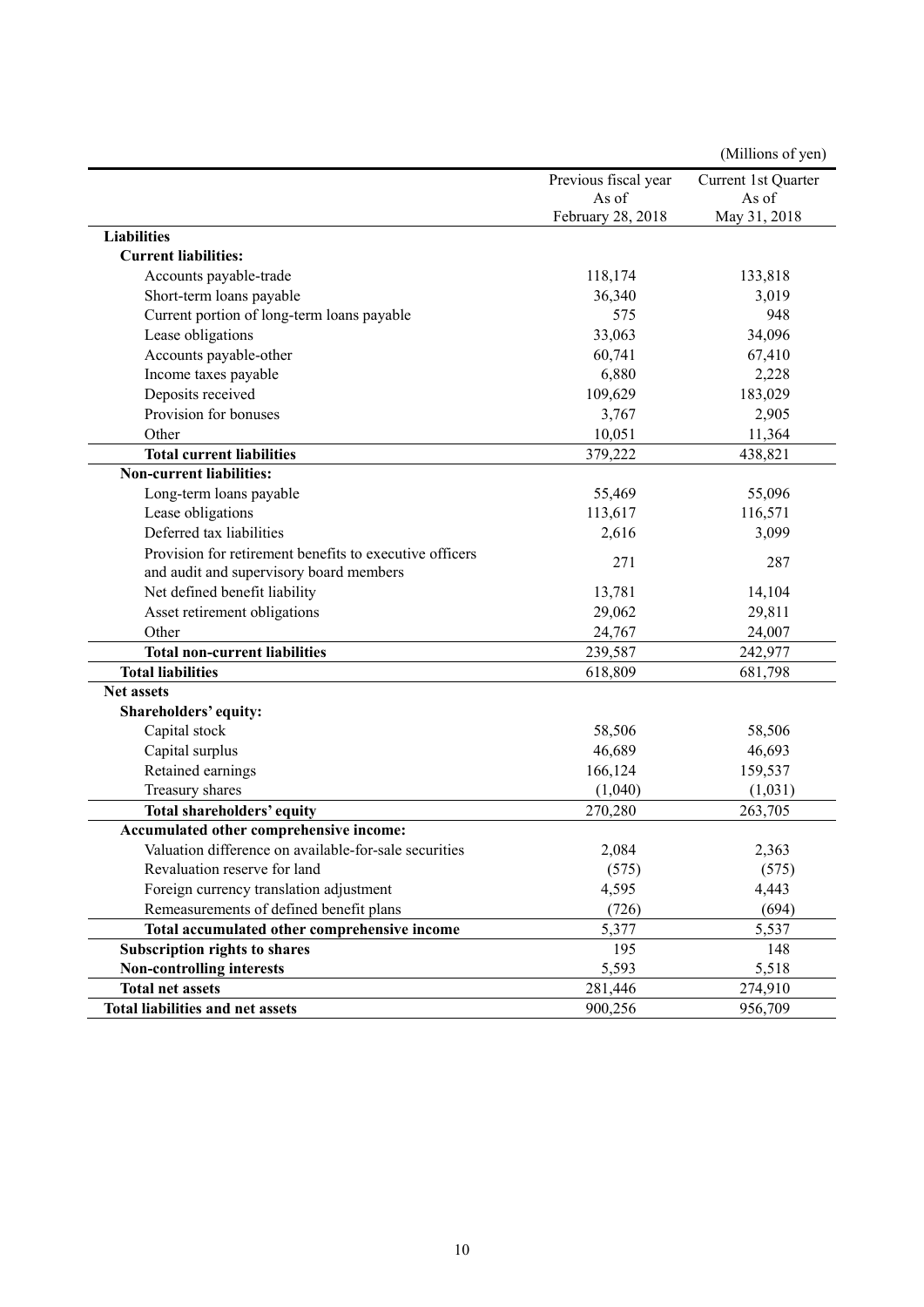# **(2) Consolidated Statement of Income and Consolidated Statement of Comprehensive Income**

# **Consolidated Statement of Income**

For the first quarter of the fiscal year ended February 28, 2018 and the first quarter of the fiscal year ending February 28, 2019

|                                                                  |                      | (Millions of yen)   |
|------------------------------------------------------------------|----------------------|---------------------|
|                                                                  | Previous 1st Quarter | Current 1st Quarter |
|                                                                  | From March 1, 2017   | From March 1, 2018  |
|                                                                  | to May 31, 2017      | to May 31, 2018     |
| <b>Gross operating revenue</b>                                   | 159,216              | 170,516             |
| <b>Net sales</b>                                                 | 64,384               | 71,998              |
| <b>Cost of sales</b>                                             | 44,055               | 49,534              |
| <b>Gross profit</b>                                              | 20,328               | 22,463              |
| <b>Operating revenue:</b>                                        |                      |                     |
| Income from franchised stores                                    | 70,509               | 73,829              |
| Other operating revenue                                          | 24,322               | 24,688              |
| <b>Total operating revenue</b>                                   | 94,832               | 98,517              |
| <b>Operating gross profit</b>                                    | 115,160              | 120,981             |
| Selling, general and administrative expenses                     | 98,908               | 108,304             |
| <b>Operating income</b>                                          | 16,252               | 12,677              |
| Non-operating income:                                            |                      |                     |
| Interest income                                                  | 174                  | 192                 |
| Share of profit of entities accounted for using equity<br>method | 180                  | 223                 |
| Other                                                            | 380                  | 491                 |
| Total non-operating income                                       | 735                  | 907                 |
| Non-operating expenses:                                          |                      |                     |
| Interest expenses                                                | 478                  | 594                 |
| Loss on cancellation of leases                                   | 254                  | 552                 |
| Other                                                            | 272                  | 373                 |
| <b>Total non-operating expenses</b>                              | 1,005                | 1,521               |
| <b>Ordinary income</b>                                           | 15,982               | 12,063              |
| <b>Extraordinary income:</b>                                     |                      |                     |
| Gain on sales of shares of subsidiaries and associates           | 302                  |                     |
| <b>Total extraordinary income</b>                                | 302                  |                     |
| <b>Extraordinary losses:</b>                                     |                      |                     |
| Loss on retirement of non-current assets                         | 734                  | 838                 |
| Impairment loss                                                  | 205                  | 516                 |
| Other                                                            | 149                  | 13                  |
| <b>Total extraordinary losses</b>                                | 1,088                | 1,369               |
| Profit before income taxes                                       | 15,196               | 10,694              |
| Income taxes-current                                             | 3,317                | 3,705               |
| Income taxes-deferred                                            | 2,066                | 807                 |
| <b>Total income taxes</b>                                        | 5,384                | 4,513               |
| <b>Profit</b>                                                    | 9,812                | 6,181               |
| Profit attributable to non-controlling interests                 | 214                  | 12                  |
| Profit attributable to owners of parent                          | 9,597                | 6,169               |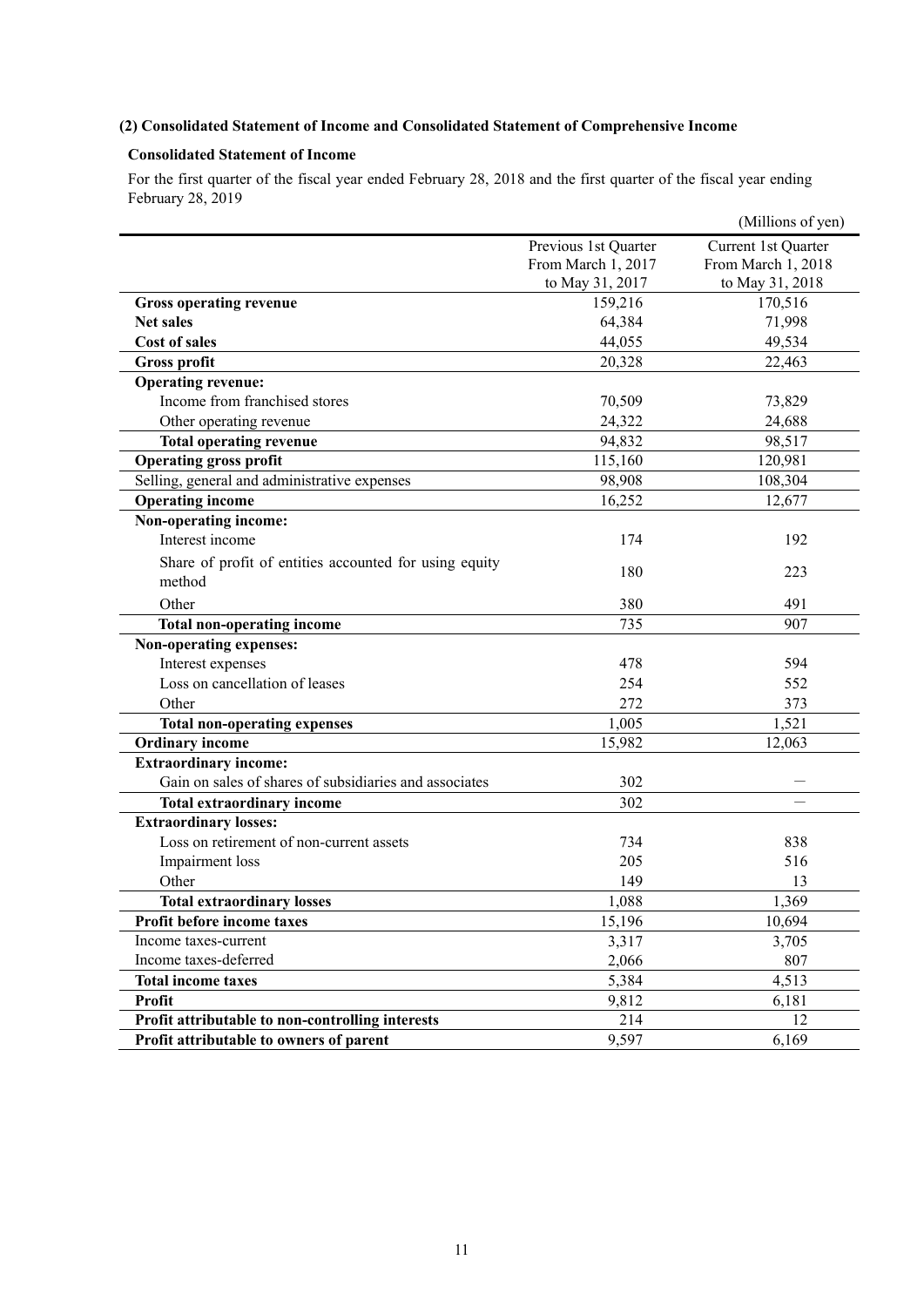# **Consolidated Statement of Comprehensive Income**

For the first quarter of the fiscal year ended February 28, 2018 and the first quarter of the fiscal year ending February 28, 2019

|                                                       |                      | (Millions of yen)   |
|-------------------------------------------------------|----------------------|---------------------|
|                                                       | Previous 1st Quarter | Current 1st Quarter |
|                                                       | From March 1, 2017   | From March 1, 2018  |
|                                                       | to May 31, 2017      | to May 31, 2018     |
| Profit                                                | 9,812                | 6,181               |
| Other comprehensive income                            |                      |                     |
| Valuation difference on available-for-sale securities | 92                   | 278                 |
| Foreign currency translation adjustment               | (187)                | (158)               |
| Remeasurements of defined benefit plans               | 37                   | 32                  |
| Total other comprehensive income                      | (57)                 | 153                 |
| <b>Comprehensive income</b>                           | 9,754                | 6,334               |
| Comprehensive income attributable to                  |                      |                     |
| Owners of parent                                      | 9,535                | 6,328               |
| Non-controlling interests                             | 219                  |                     |